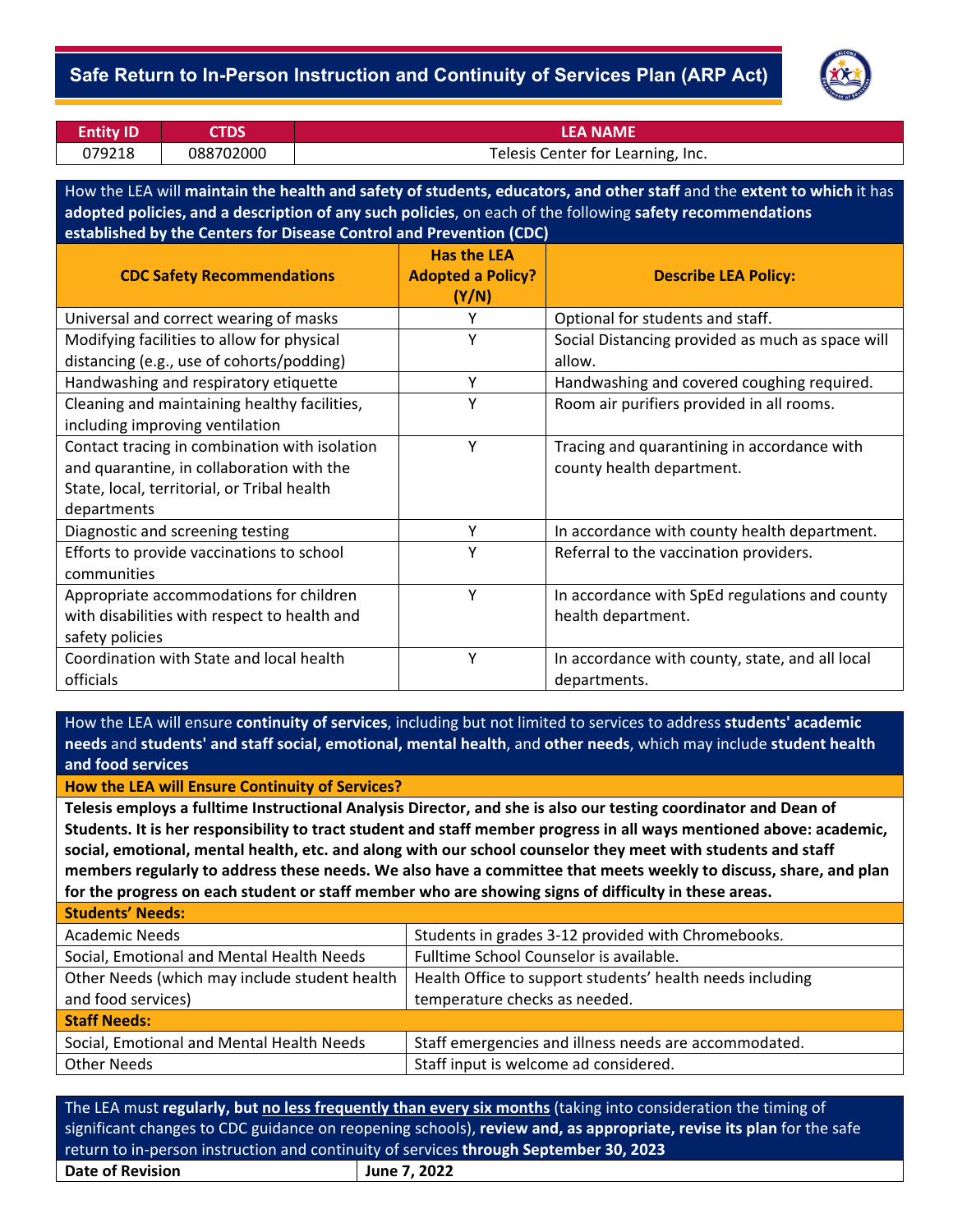## ‐ **Safe Return to In-Person Instruction and Continuity of Services Plan (ARP Act)**



#### **Public Input**

Describe the process used to seek public input, and how that input was taken into account in the revision of the plan:

Parent, staff, and student surveys.

# **U.S. Department of Education Interim Final Rule (IFR)**

## **(1) LEA Plan for Safe Return to In‐Person Instruction and Continuity of Services**

- (a) An LEA must describe in its plan under section 2001(i)(1) of the ARP Act for the safe return to in‐person instruction and continuity of services—
	- (i) how it will maintain the health and safety of students, educators, and other staff and the extent to which it has adopted policies, and a description of any such policies, on each of the following safety recommendations established by the CDC:
		- (A) Universal and correct wearing of masks.
		- (B) Modifying facilities to allow for physical distancing (*e.g.,* use of cohorts/podding)
		- (C) Handwashing and respiratory etiquette.
		- (D) Cleaning and maintaining healthy facilities, including improving ventilation.
		- (E) Contact tracing in combination with isolation and quarantine, in collaboration with the State, local, territorial, or Tribal health departments.
		- (F) Diagnostic and screening testing.
		- (G) Efforts to provide vaccinations to school communities.
		- (H) Appropriate accommodations for children with disabilities with respect to health and safety policies.
		- (I) Coordination with State and local health officials.
	- (ii) how it will ensure continuity of services, including but not limited to services to address students' academic needs and students' and staff social, emotional, mental health, and other needs, which may include student health and food services.

(b)(i) During the period of the ARP ESSER award established in section Start Printed Page 212022001(a) of the ARP Act, an LEA must regularly, but no less frequently than every six months (taking into consideration the timing of significant changes to CDC guidance on reopening schools), review and, as appropriate, revise its plan for the safe return to in‐person instruction and continuity of services.

- (ii) In determining whether revisions are necessary, and in making any revisions, the LEA must seek public input and take such input into account
- (iii) If at the time the LEA revises its plan the CDC has updated its guidance on reopening schools, the revised plan must address the extent to which the LEA has adopted policies, and describe any such policies, for each of the updated safety recommendations.
- (c) If an LEA developed a plan prior to enactment of the ARP Act that meets the statutory requirements of section 2001(i)(1) and (2) of the ARP Act but does not address all the requirements in paragraph (a), the LEA must, pursuant to paragraph (b), revise and post its plan no later than six months after receiving its ARP ESSER funds to meet the requirements in paragraph (a).
- (d) An LEA's plan under section 2001(i)(1) of the ARP Act for the safe return to in‐person instruction and continuity of services must be—
	- (i) In an understandable and uniform format;
	- (ii) To the extent practicable, written in a language that parents can understand or, if it is not practicable to provide written translations to a parent with limited English proficiency, be orally translated for such parent; an
	- (iii) Upon request by a parent who is an individual with a disability as defined by the ADA, provided in an alternative format accessible to that parent